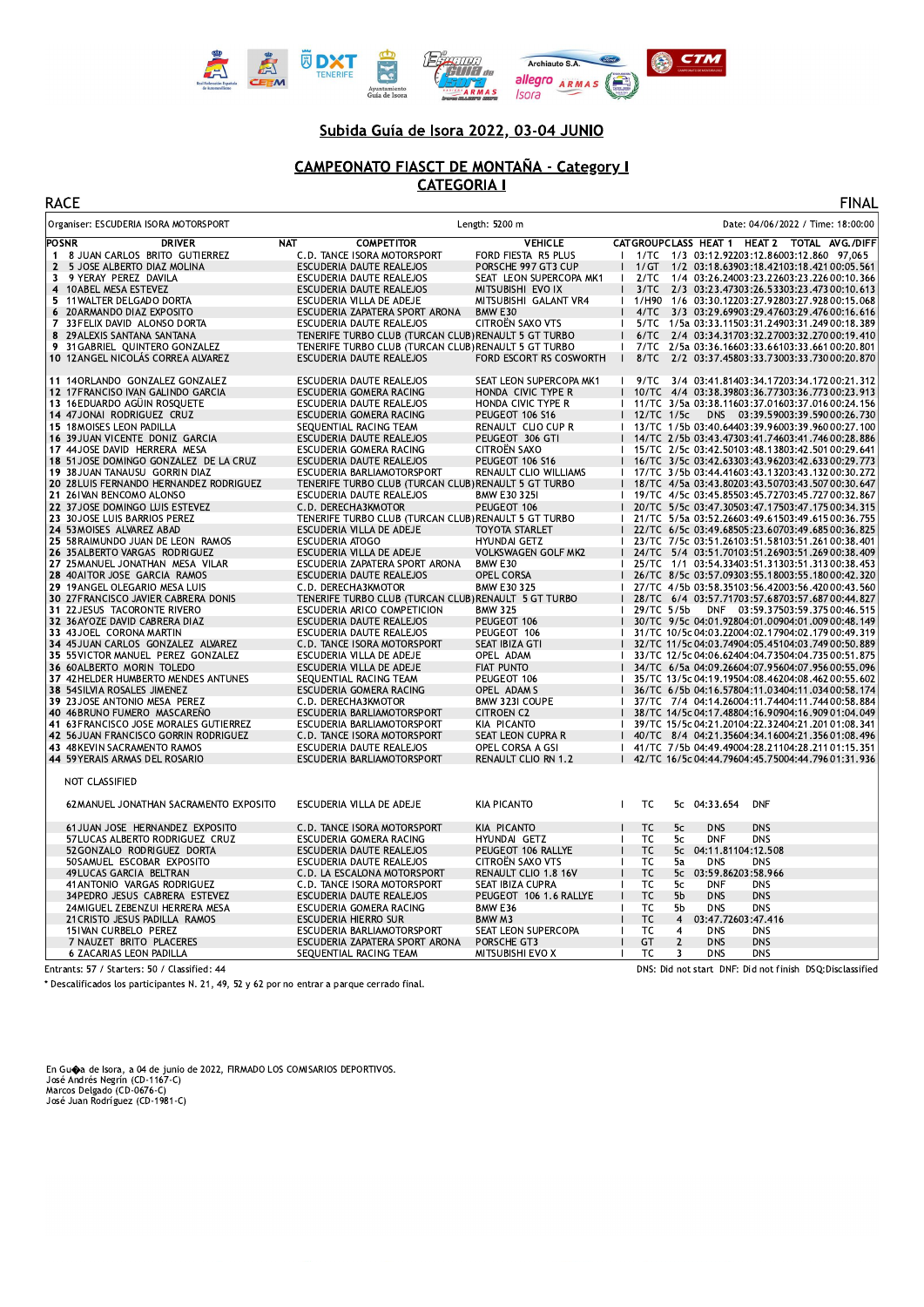

## <u>Subida Guia de Isora 2022, 03-04 JUNIO</u>

#### <u> CAMPEONATO FIASCI DE MONTANA - Category II</u> **CATEGORIA II**

| <b>CAMPEONATO FIASCT DE MONTAÑA - Category II</b><br><b>CATEGORIA II</b><br><b>RACE</b><br>Organiser: ESCUDERIA ISORA MOTORSPORT<br>Length: 5200 m<br>Date: 04/06/2022 / Time: 18:00:00<br><b>POS NR</b><br><b>DRIVER</b><br><b>NAT</b><br><b>COMPETITOR</b><br><b>VEHICLE</b><br>HEAT <sub>2</sub><br><b>TOTAL</b><br><b>CLASS</b><br>HEAT 1<br>CAT GROUP<br>03:24.853<br>3 JUAN MANUEL ALONSO CURBELO<br><b>BRC B49</b><br>1/8<br>03:24.853<br><b>DNS</b><br>ESCUDERIA BARLIAMOTORSPORT<br>$II$ 1/CM+ | <b>CEEM</b><br>Real Federación Español<br>de Automovilismo | $\overline{\mathbf{X}}$<br>Ayuntamiento<br><b>EXTERNA R M A S</b><br>Guía de Isora<br>Subida Guía de Isora 2022, 03-04 JUNIO | allegro ARMAS<br><i>Isora</i> |                     |
|---------------------------------------------------------------------------------------------------------------------------------------------------------------------------------------------------------------------------------------------------------------------------------------------------------------------------------------------------------------------------------------------------------------------------------------------------------------------------------------------------------|------------------------------------------------------------|------------------------------------------------------------------------------------------------------------------------------|-------------------------------|---------------------|
|                                                                                                                                                                                                                                                                                                                                                                                                                                                                                                         |                                                            |                                                                                                                              |                               | <b>FINAL</b>        |
|                                                                                                                                                                                                                                                                                                                                                                                                                                                                                                         |                                                            |                                                                                                                              |                               |                     |
| NOT CLASSIFIED                                                                                                                                                                                                                                                                                                                                                                                                                                                                                          |                                                            |                                                                                                                              |                               | AVG./DIFF<br>91,382 |

En Gu�a de Isora, a 04 de junio de 2022, FIRMADO LOS COMISARIOS DEPORTIVOS.<br>José Andrés Negrín (CD-1167-C)<br>José Andrés Negrín (CD-0676-C)<br>José Juan Rodríguez (CD-1981-C) Marcos Delgado (CD-0676-C)<br>José Juan Rodríguez (CD-1981-C)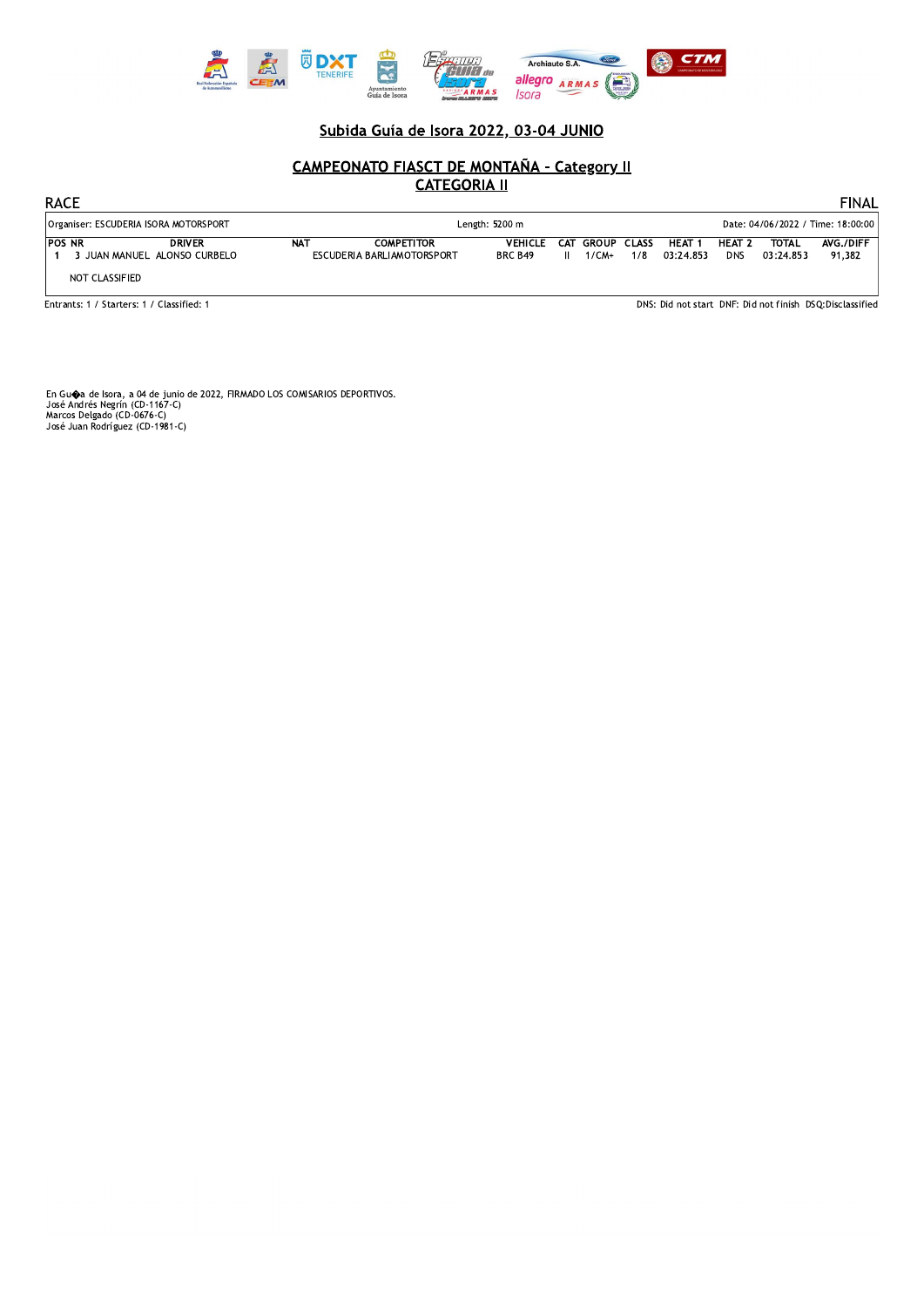

## <u>Subida Guia de Isora 2022, 03-04 JUNIO</u>

#### <u> CAMPEONATO FIASCT DE MONTANA - Category III</u> **CATEGORIA III**

| Real Federación Española<br>de Automovilismo                                                                                                       | Ayuntamiento<br>Guía de Isora<br>Subida Guía de Isora 2022, 03-04 JUNIO                                        | <b><i>WELL'ARMAS</i></b><br><i>Isora</i>                             | allegro ARMAS                                                  |                                   |                                                                                                                              |                                         |
|----------------------------------------------------------------------------------------------------------------------------------------------------|----------------------------------------------------------------------------------------------------------------|----------------------------------------------------------------------|----------------------------------------------------------------|-----------------------------------|------------------------------------------------------------------------------------------------------------------------------|-----------------------------------------|
|                                                                                                                                                    | <b>CAMPEONATO FIASCT DE MONTAÑA - Category III</b>                                                             | <b>CATEGORIA III</b>                                                 |                                                                |                                   |                                                                                                                              |                                         |
| <b>RACE</b>                                                                                                                                        |                                                                                                                |                                                                      |                                                                |                                   |                                                                                                                              | <b>FINAL</b>                            |
| Organiser: ESCUDERIA ISORA MOTORSPORT                                                                                                              |                                                                                                                | Length: 5200 m                                                       |                                                                |                                   | Date: 04/06/2022 / Time: 18:00:00                                                                                            |                                         |
| <b>POSNR</b><br><b>DRIVER</b><br>JAVIER AFONSO GONZALEZ<br>2 OSCAR VEREMUNDO GUTIERREZ GOMEZ<br>4 ISRAEL MARRERO DE LA ROSA<br>3<br>NOT CLASSIFIED | <b>COMPETITOR</b><br><b>NAT</b><br>ESCUDERIA DAUTE REALEJOS<br>ESCUDERIA MOTOR ABONA<br>SEQUENTIAL RACING TEAM | <b>VEHICLE</b><br>SILVER CAR S3<br>DEMON CAR CM 1000<br>SEAT 600 JTR | <b>GROUP</b><br><b>CAT</b><br>III 1/CM PROMO<br>III 2/CM PROMO | CLASS HEAT 1<br>2/9 03:22.472 DNF | HEAT 2<br>TOTAL<br>1/9 03:03.734 04:12.308 03:03.734 101,886<br>III 1/PROTO E2N 1/10 03:30.814 03:28.575 03:28.575 00:24.841 | <b>AVG./DIFF</b><br>03:22.472 00:18.738 |
| Entrants: 3 / Starters: 3 / Classified: 3                                                                                                          |                                                                                                                |                                                                      |                                                                |                                   | DNS: Did not start DNF: Did not finish DSQ:Disclassified                                                                     |                                         |

En Gu�a de Isora, a 04 de junio de 2022, FIRMADO LOS COMISARIOS DEPORTIVOS.<br>José Andrés Negrín (CD-1167-C)<br>José Andrés Negrín (CD-0676-C)<br>José Juan Rodríguez (CD-1981-C) Marcos Delgado (CD-0676-C)<br>José Juan Rodríguez (CD-1981-C)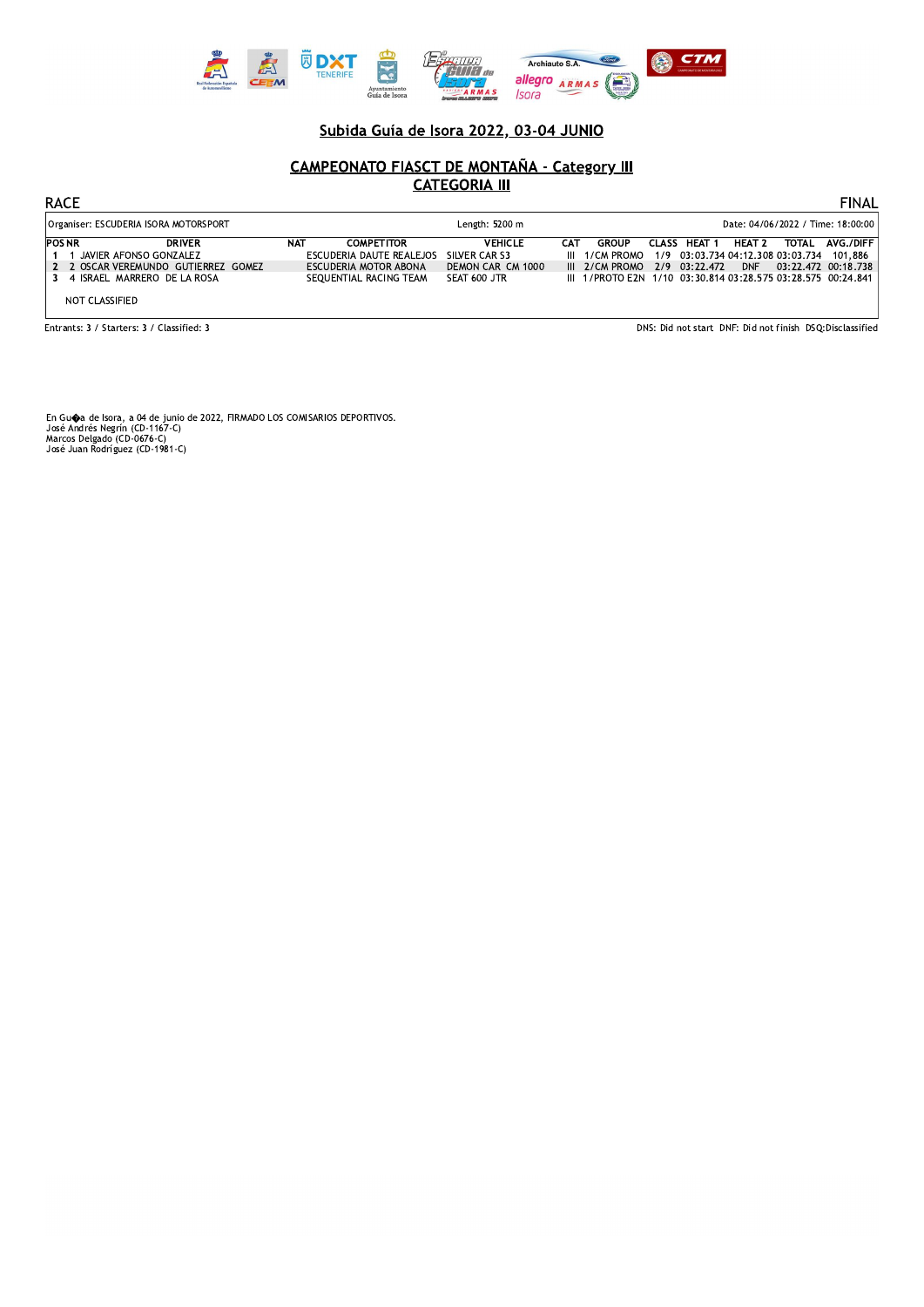

# *CLASIFICACION FINAL REGULARIDAD SPORT*

| /Dr | <b>Concursante</b>           | <b>Piloto/Copiloto</b>                                             | Veh <sup>•</sup> culo | Categor a Modalidad Pen. Total |   |       |
|-----|------------------------------|--------------------------------------------------------------------|-----------------------|--------------------------------|---|-------|
|     | 201 ESCUDERIA DAUTE REALEJOS | UBAY RAVELO RODRIGUEZ/<br><b>GUSTAVO MARTIN MENDEZ</b>             | TOYOTA STARLET KP61   |                                | 0 |       |
|     |                              | 204 ESCUDERIA TEIDE RAC TENERIFE SAMUEL BARRIOS PERAZA/PEDRO ANGEL | BMW E21               |                                |   | 82.8  |
|     |                              | 202 ESCUDERIA TEIDE RAC TENERIFE SANDRA ARMEÑO MORA/               | BMW E21               |                                |   | 159.5 |

*-En Guía de Isora, siendo las 18:00 horas del día 04 de JUNIO de 2022, FIRMADO LOS COMISARIOS DEPORTIVOS..*